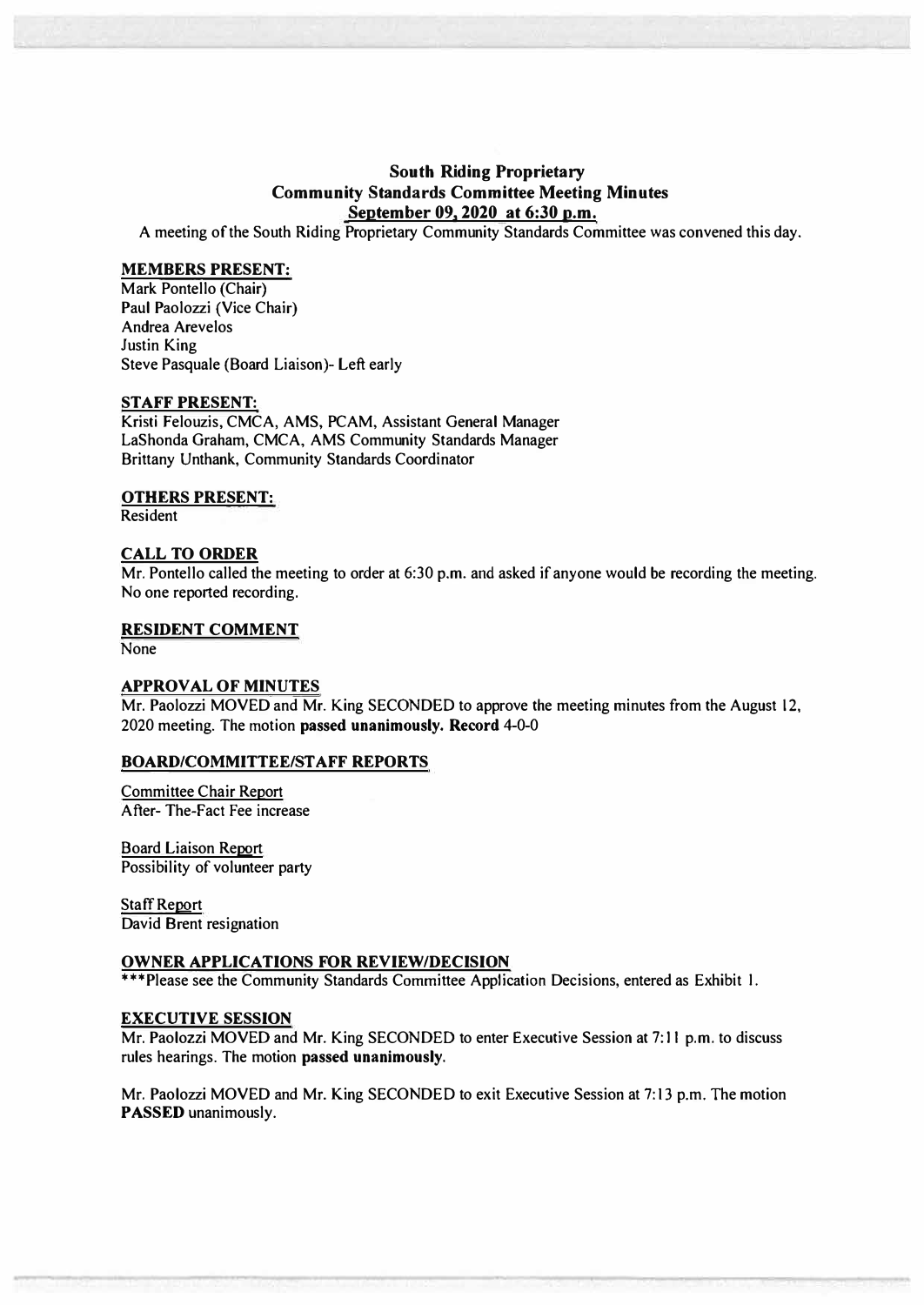## **ACTION TAKEN POST EXECUTIVE SESSION**

Mr. Paolozzi MOVED and Mr. King SECONDED to approve the Rules Violation and Application Assessment Consent Agendas as recommended by Staff. The motion PASSED unanimously.

## **ADJOURNMENT**

Mr. Paolozzi MOVED and Mr. King SECONDED to adjourn the meeting at 7:20 p.m.

The next meeting will be held at virtually via Zoom, Wednesday, October 14, 2020 at 6:30 p.m. Mark F Pontello<br>Signed:"""" Pontello (Oci 15, 2010 14 51 EDT)

Mark Pontello, Community Standards Committee Chair

Date Approved: October 14, 2020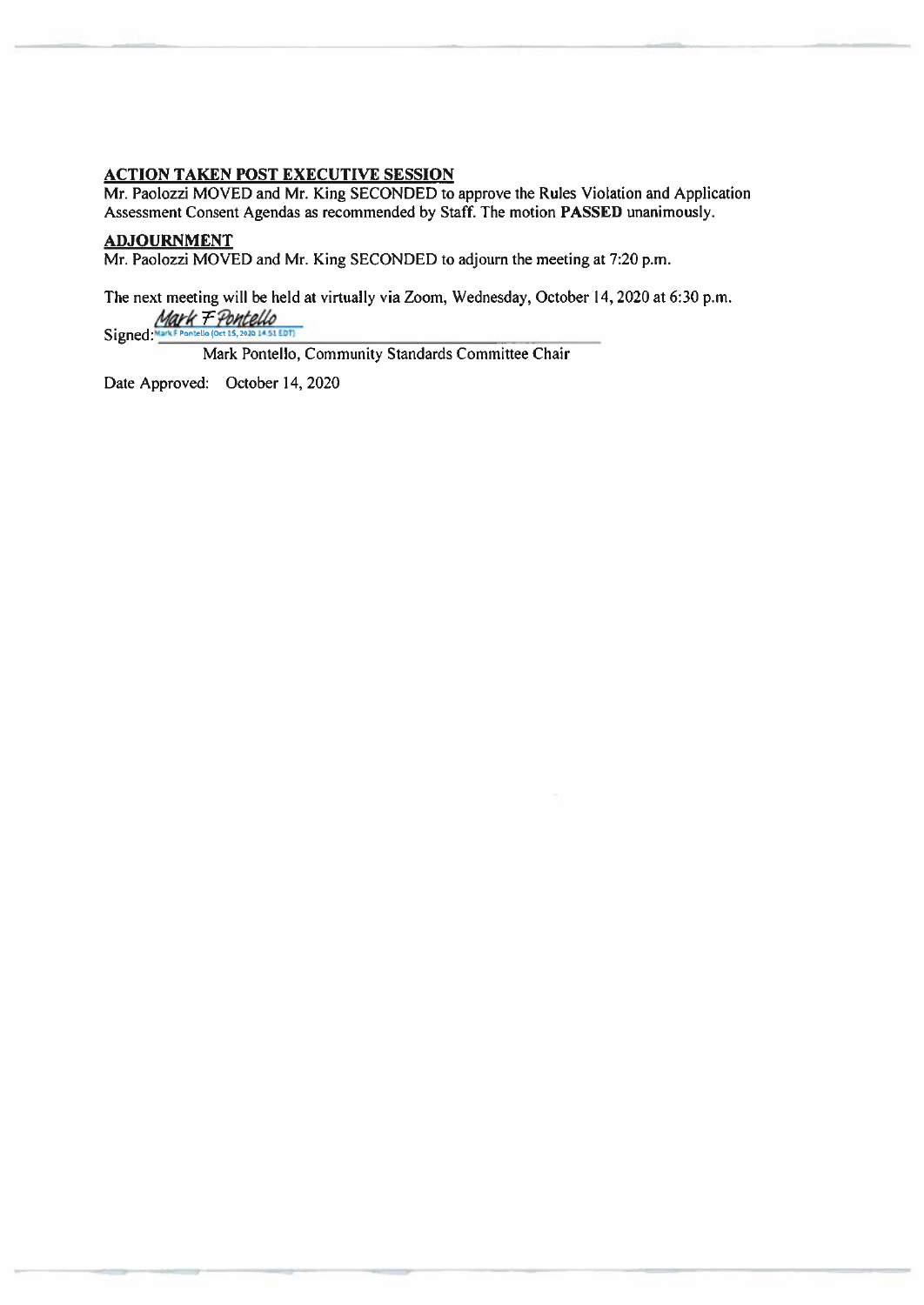#### **EXHIBIT 1 COMMUNITY STANDARDS COMMITTEE APPLICATION DECISIONS** September 9, 2020 MEETING

| <b>ADDRESS</b>             | PROJECT(S)                           | <b>MOTION</b>                                                   | <b>DECISION</b>               |
|----------------------------|--------------------------------------|-----------------------------------------------------------------|-------------------------------|
|                            | <b>APPEAL FOR PATIO ROOF &amp;</b>   | Mr. Paolozzi MOVED and Mr. King SECONDED to                     |                               |
|                            | <b>EXTENSION OF EXISTING PAVER</b>   | approve the application as stipulated in the                    |                               |
| 42747 FREEDOM STREET       | <b>PATIO</b>                         | decision letter.                                                | The motion passed unanimously |
|                            |                                      |                                                                 |                               |
|                            | APPEAL FOR DECK SETBACK              | Mr. Paolozzi MOVED and Mr. King SECONDED to                     |                               |
|                            | <b>REQUIREMENT &amp; APPROVAL OF</b> | approve the application as stipulated in the                    |                               |
| 43450 KATLING SQUARE       | <b>FENCE STAIN</b>                   | decision letter.                                                | The motion passed unanimously |
|                            |                                      |                                                                 |                               |
|                            |                                      | Mr. Paolozzi MOVED and Mr. King SECONDED to                     |                               |
|                            |                                      | approve the application as stipulated in the                    |                               |
| 43534 HUBBARD SQUARE       | LANDSCAPE AND PATIO                  | decision letter.                                                | The motion passed unanimously |
|                            |                                      | Mr. Paolozzi MOVED and Mr. King SECONDED to                     |                               |
|                            |                                      | approve the application as stipulated in the                    |                               |
| 42705 LATROBE STREET       | <b>DECK</b>                          | decision letter.                                                | The motion passed unanimously |
|                            |                                      | Mr. Paolozzi MOVED and Mr. King SECONDED to                     |                               |
|                            |                                      | approve the application as stipulated in the                    |                               |
| 43327 LONGLEAF STREET      | PATIO AND WALKWAY                    | decision letter.                                                | The motion passed unanimously |
|                            |                                      | Mr. Paolozzi MOVED and Mr. King SECONDED to                     |                               |
|                            | WINDOWS AND DOOR:                    | approve the application as stipulated in the                    |                               |
| 43131 HOLTBY SQUARE        | PEDESTRIAN                           | decision letter.                                                | The motion passed unanimously |
|                            |                                      |                                                                 |                               |
|                            |                                      | Mr. Paolozzi MOVED and Mr. King SECONDED to                     |                               |
|                            |                                      | deny the application for the following: missing                 |                               |
| 25238 DUNVEGAN SQUARE      | <b>SHED</b>                          | inforation, photos of proposed shed                             | The motion passed unanimously |
|                            |                                      | Mr. Paolozzi MOVED and Mr. King SECONDED to                     |                               |
|                            |                                      | approve the application as stipulated in the                    |                               |
| 25955 KREBS LANE           | PATIO, WALKWAY, FIRE PIT, ARBOR      | decision letter.                                                | The motion passed unanimously |
|                            |                                      | Mr. Paolozzi MOVED and Mr. King SECONDED to                     |                               |
|                            |                                      | approve the application as stipulated in the                    |                               |
| <b>25367 JUSTICE DRIVE</b> | <b>SUNROOM</b>                       | decision letter.                                                | The motion passed unanimously |
|                            |                                      | Mr. Paolozzi MOVED and Mr. King SECONDED to                     |                               |
|                            |                                      | approve the application as stipulated in the                    |                               |
| <b>26162 MURREY DRIVE</b>  | <b>SUNROOM</b>                       | decision letter.                                                | The motion passed unanimously |
|                            |                                      | Mr. Paolozzi MOVED and Mr. King SECONDED to                     |                               |
|                            |                                      | approve the application as stipulated in the                    |                               |
| 43229 DARKWOODS STREET     | <b>SCREENED PORCH AND DECK</b>       | decision letter.                                                | The motion passed unanimously |
|                            |                                      | Mr. Paolozzi MOVED and Mr. King SECONDED to                     |                               |
|                            | PORCH, PATIO, FIRE PIT AND           | approve the application as stipulated in the                    |                               |
| 26184 IVERSON DRIVE        | MISCELLANEOUS/OTHER                  | decision letter.                                                | The motion passed unanimously |
|                            |                                      | Mr. Paolozzi MOVED and Mr. King SECONDED to                     |                               |
|                            |                                      | approve the application as stipulated in the                    |                               |
| <b>26127 MURREY DRIVE</b>  | <b>ROOFING</b>                       | decision letter.                                                | The motion passed unanimously |
|                            |                                      | Mr. Paolozzi MOVED and Mr. King SECONDED to                     |                               |
|                            |                                      | approve the application as stipulated in the                    |                               |
| 26018 GLASGOW DRIVE        | <b>FENCE</b>                         | decision letter.                                                | The motion passed unanimously |
|                            |                                      | Mr. Paolozzi MOVED and Mr. King SECONDED to                     |                               |
|                            |                                      | approve the application as stipulated in the                    |                               |
| 25919 TALMONT DRIVE        | PORCH                                | decision letter.<br>Mr. Paolozzi MOVED and Mr. King SECONDED to | The motion passed unanimously |
|                            |                                      |                                                                 |                               |
|                            | <b>DECK</b>                          | approve the application as stipulated in the                    |                               |
| 25180 FORTITUDE TERRACE    |                                      | decision letter.<br>Mr. Paolozzi MOVED and Mr. King SECONDED to | The motion passed unanimously |
|                            |                                      | approve the application as stipulated in the                    |                               |
| 25974 KIMBERLY ROSE DRIVE  | <b>DECK</b>                          | decision letter.                                                | The motion passed unanimously |
|                            |                                      | Mr. Paolozzi MOVED and Mr. King SECONDED to                     |                               |
|                            |                                      | approve the application as stipulated in the                    |                               |
|                            | SHED AND FENCE                       | decision letter.                                                | The motion passed unanimously |
| 42659 FREEDOM STREET       |                                      | Mr. Paolozzi MOVED and Mr. King SECONDED to                     |                               |
|                            |                                      | approve the application as stipulated in the                    |                               |
| <b>25466 ELK LICK ROAD</b> | <b>DECK</b>                          | decision letter.                                                | The motion passed unanimously |
|                            |                                      | Mr. Paolozzi MOVED and Mr. King SECONDED to                     |                               |
|                            |                                      | approve the application as stipulated in the                    |                               |
|                            | DECK, PATIO, AND SHED                | decision letter.                                                | The motion passed unanimously |
| 42519 LEWISTON DRIVE       |                                      |                                                                 |                               |